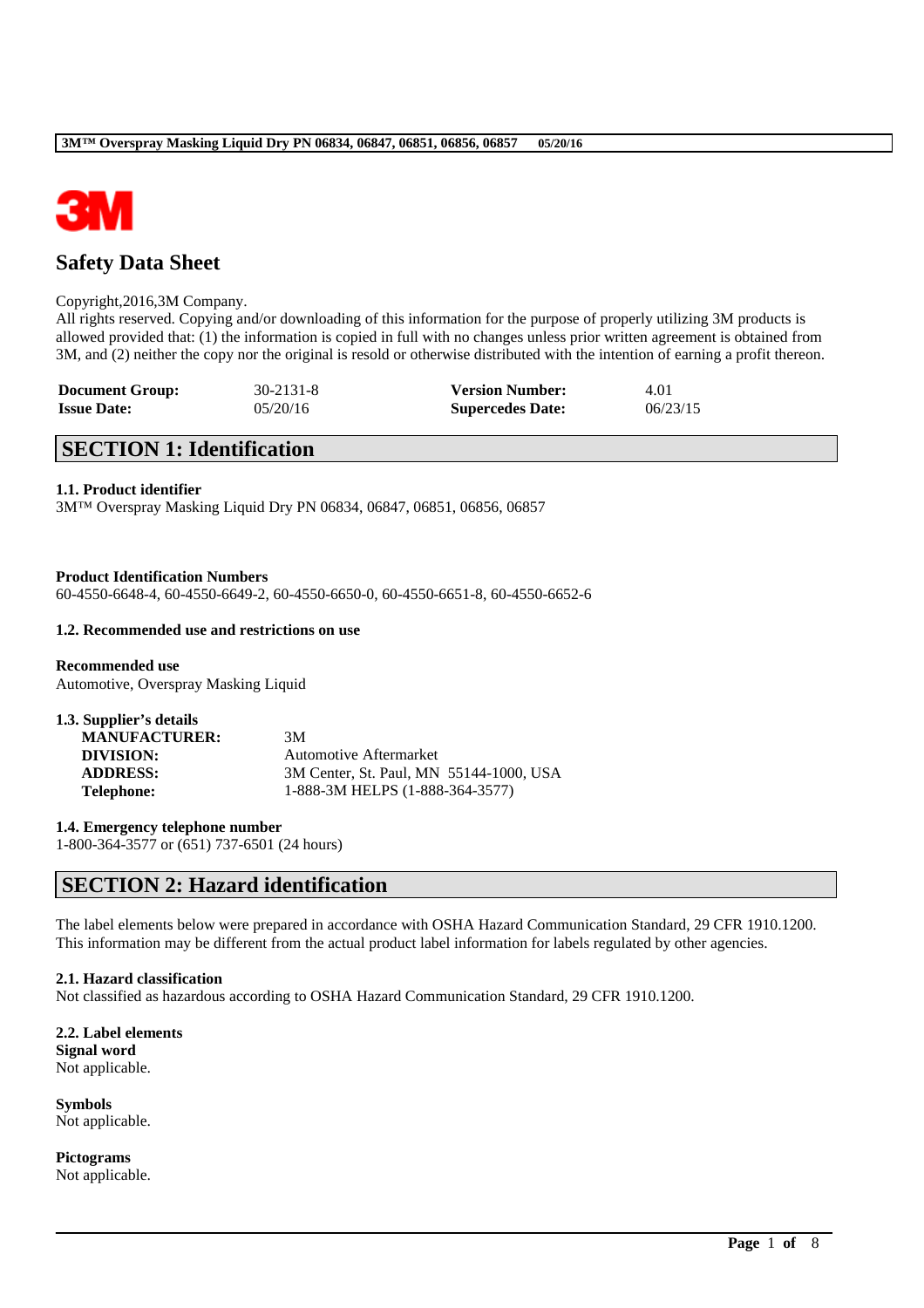## **2.3. Hazards not otherwise classified**

None.

8% of the mixture consists of ingredients of unknown acute oral toxicity.

# **SECTION 3: Composition/information on ingredients**

| Ingredient                          | <b>IC.A.S. No.</b> | $\%$ by Wt               |
|-------------------------------------|--------------------|--------------------------|
| Water                               | 7732-18-5          | 90 - 92 Trade Secret $*$ |
| Vinyl Acetate-Vinyl Alcohol Polymer | Trade Secret*      | 17 - 8 Trade Secret *    |

\*The specific chemical identity and/or exact percentage (concentration) of this composition has been withheld as a trade secret.

# **SECTION 4: First aid measures**

### **4.1. Description of first aid measures**

#### **Inhalation:**

Remove person to fresh air. If you feel unwell, get medical attention.

#### **Skin Contact:**

Wash with soap and water. If signs/symptoms develop, get medical attention.

#### **Eye Contact:**

No need for first aid is anticipated.

#### **If Swallowed:**

Rinse mouth. If you feel unwell, get medical attention.

#### **4.2. Most important symptoms and effects, both acute and delayed**

See Section 11.1. Information on toxicological effects.

# **4.3. Indication of any immediate medical attention and special treatment required**

Not applicable

# **SECTION 5: Fire-fighting measures**

#### **5.1. Suitable extinguishing media**

In case of fire: Use a fire fighting agent suitable for ordinary combustible material such as water or foam to extinguish.

#### **5.2. Special hazards arising from the substance or mixture**

Closed containers exposed to heat from fire may build pressure and explode.

#### **Hazardous Decomposition or By-Products**

| <b>Substance</b> | Condition                |
|------------------|--------------------------|
| Carbon monoxide  | <b>During Combustion</b> |
| Carbon dioxide   | <b>During Combustion</b> |

#### **5.3. Special protective actions for fire-fighters**

Water may not effectively extinguish fire; however, it should be used to keep fire-exposed containers and surfaces cool and prevent explosive rupture.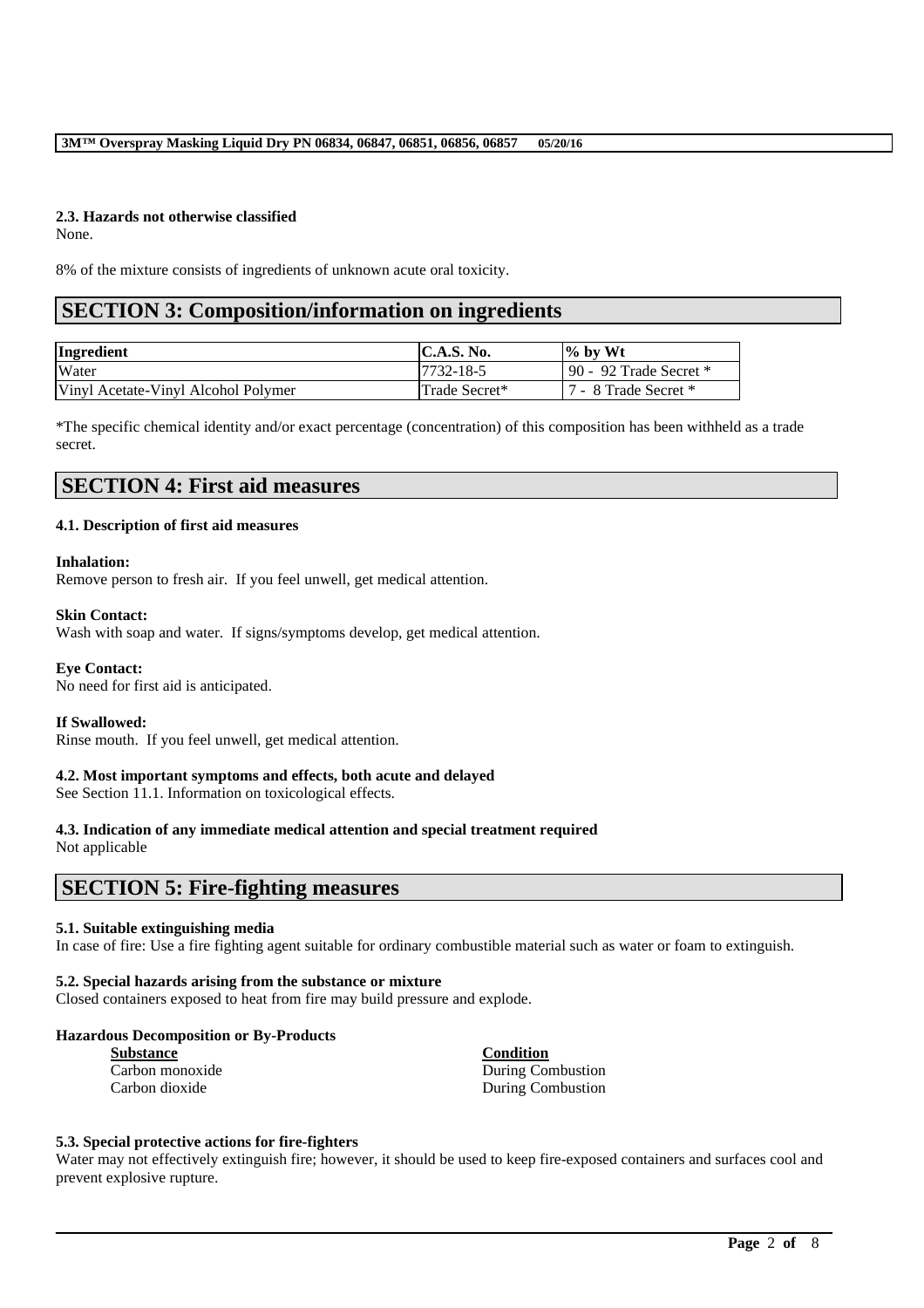# **SECTION 6: Accidental release measures**

### **6.1. Personal precautions, protective equipment and emergency procedures**

Evacuate area. Ventilate the area with fresh air. For large spill, or spills in confined spaces, provide mechanical ventilation to disperse or exhaust vapors, in accordance with good industrial hygiene practice. Refer to other sections of this SDS for information regarding physical and health hazards, respiratory protection, ventilation, and personal protective equipment.

## **6.2. Environmental precautions**

Avoid release to the environment. For larger spills, cover drains and build dikes to prevent entry into sewer systems or bodies of water.

## **6.3. Methods and material for containment and cleaning up**

Contain spill. Working from around the edges of the spill inward, cover with bentonite, vermiculite, or commercially available inorganic absorbent material. Mix in sufficient absorbent until it appears dry. Remember, adding an absorbent material does not remove a physical, health, or environmental hazard. Collect as much of the spilled material as possible. Place in a closed container approved for transportation by appropriate authorities. Seal the container. Dispose of collected material as soon as possible.

# **SECTION 7: Handling and storage**

## **7.1. Precautions for safe handling**

Avoid skin contact with hot material. For industrial or professional use only. Avoid breathing dust/fume/gas/mist/vapors/spray. Do not eat, drink or smoke when using this product. Wash thoroughly after handling. Avoid contact with oxidizing agents (eg. chlorine, chromic acid etc.)

## **7.2. Conditions for safe storage including any incompatibilities**

Protect from sunlight. Store away from heat. Store away from acids. Store away from oxidizing agents.

# **SECTION 8: Exposure controls/personal protection**

## **8.1. Control parameters**

#### **Occupational exposure limits**

If a component is disclosed in section 3 but does not appear in the table below, an occupational exposure limit is not available for the component.

| Ingredient                  | C.A.S. No. | <b>Agency</b> | Limit type                                | Additional Comments |
|-----------------------------|------------|---------------|-------------------------------------------|---------------------|
| Vinyl Acetate-Vinyl Alcohol | Trade      | <b>CMRG</b>   | $TWA$ (as respirable dust):5              |                     |
| Polymer                     | Secret     |               | $\frac{mg}{m^3}$ ; TWA(as total dust): 10 |                     |
|                             |            |               | $m\Omega/m3$                              |                     |

ACGIH : American Conference of Governmental Industrial Hygienists

AIHA : American Industrial Hygiene Association

CMRG : Chemical Manufacturer's Recommended Guidelines

OSHA : United States Department of Labor - Occupational Safety and Health Administration

TWA: Time-Weighted-Average

STEL: Short Term Exposure Limit

CEIL: Ceiling

#### **8.2. Exposure controls**

## **8.2.1. Engineering controls**

Provide appropriate local exhaust when product is heated. Use general dilution ventilation and/or local exhaust ventilation to control airborne exposures to below relevant Exposure Limits and/or control dust/fume/gas/mist/vapors/spray. If ventilation is not adequate, use respiratory protection equipment.

\_\_\_\_\_\_\_\_\_\_\_\_\_\_\_\_\_\_\_\_\_\_\_\_\_\_\_\_\_\_\_\_\_\_\_\_\_\_\_\_\_\_\_\_\_\_\_\_\_\_\_\_\_\_\_\_\_\_\_\_\_\_\_\_\_\_\_\_\_\_\_\_\_\_\_\_\_\_\_\_\_\_\_\_\_\_\_\_\_\_

## **8.2.2. Personal protective equipment (PPE)**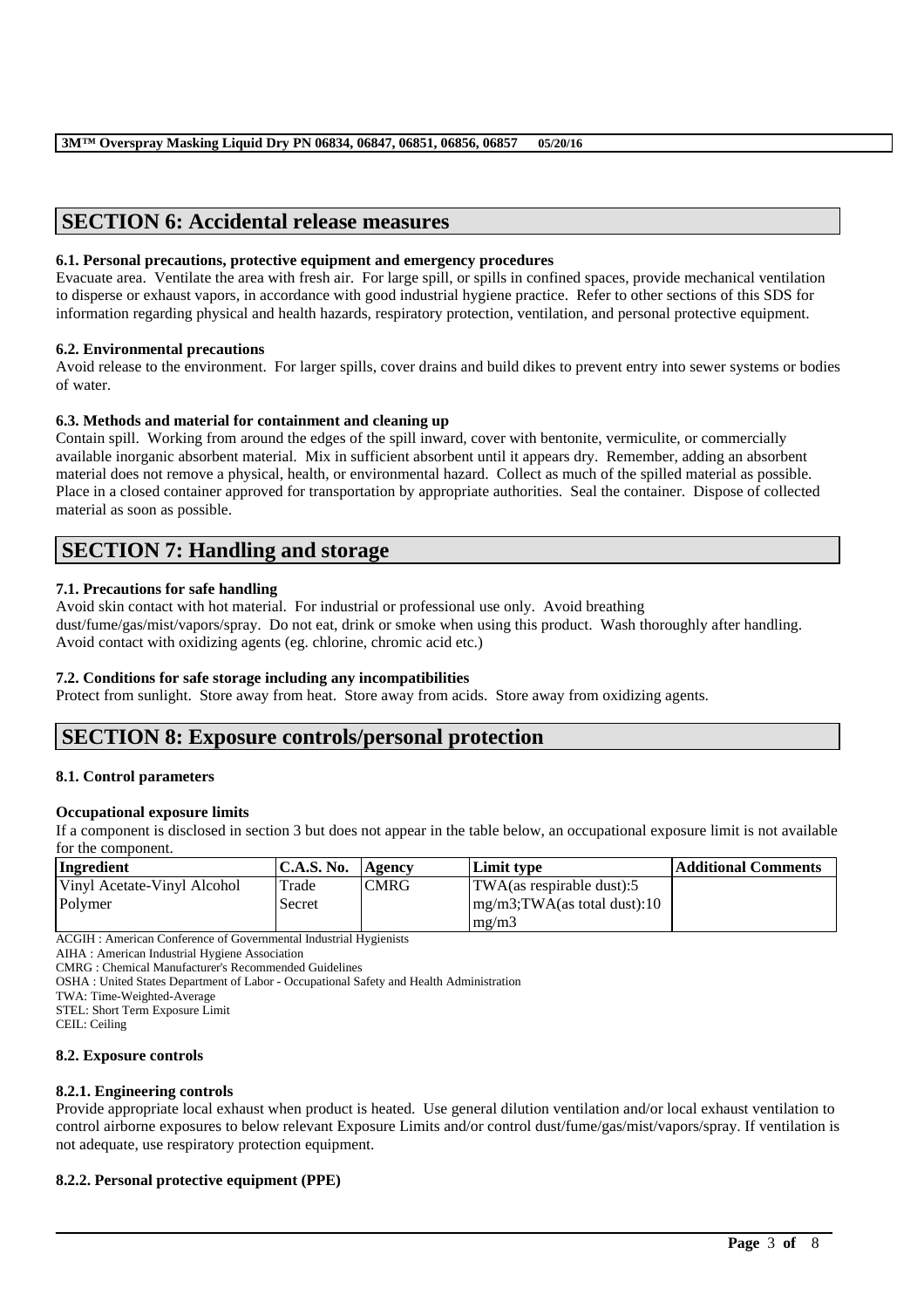## **Eye/face protection**

Select and use eye/face protection to prevent contact based on the results of an exposure assessment. The following eye/face protection(s) are recommended:

Safety Glasses with side shields

# **Skin/hand protection**

Select and use gloves and/or protective clothing approved to relevant local standards to prevent skin contact based on the results of an exposure assessment. Selection should be based on use factors such as exposure levels, concentration of the substance or mixture, frequency and duration, physical challenges such as temperature extremes, and other use conditions. Consult with your glove and/or protective clothing manufacturer for selection of appropriate compatible gloves/protective clothing. Note: Nitrile gloves may be worn over polymer laminate gloves to improve dexterity.

If this product is used in a manner that presents a higher potential for exposure (eg. spraying, high splash potential etc.), then use of protective coveralls may be necessary. Select and use body protection to prevent contact based on the results of an exposure assessment. The following protective clothing material(s) are recommended:

# **Respiratory protection**

An exposure assessment may be needed to decide if a respirator is required. If a respirator is needed, use respirators as part of a full respiratory protection program. Based on the results of the exposure assessment, select from the following respirator type(s) to reduce inhalation exposure:

Half facepiece or full facepiece air-purifying respirator suitable for particulates

For questions about suitability for a specific application, consult with your respirator manufacturer.

# **SECTION 9: Physical and chemical properties**

# **9.1. Information on basic physical and chemical properties**

| <b>General Physical Form:</b>     | Liquid                                                     |
|-----------------------------------|------------------------------------------------------------|
| Odor, Color, Grade:               | Mild odor red liquid                                       |
| pH                                | $8 - 9.5$                                                  |
| <b>Melting point</b>              | No Data Available                                          |
| <b>Boiling Point</b>              | $212 \text{ }^{\circ}F$                                    |
| <b>Flash Point</b>                | $>=200$ °F [ <i>Test Method:</i> Closed Cup]               |
| <b>Evaporation rate</b>           | No Data Available                                          |
| <b>Flammability (solid, gas)</b>  | Not Applicable                                             |
| <b>Flammable Limits(LEL)</b>      | No Data Available                                          |
| <b>Flammable Limits(UEL)</b>      | No Data Available                                          |
| <b>Vapor Pressure</b>             | No Data Available                                          |
| <b>Vapor Density</b>              | No Data Available                                          |
| <b>Density</b>                    | $1.01 - 1.03$ g/ml                                         |
| <b>Specific Gravity</b>           | 1.02 [ $RefStd: WATER=1$ ]                                 |
| Solubility- non-water             | No Data Available                                          |
| <b>Autoignition temperature</b>   | No Data Available                                          |
| <b>Decomposition temperature</b>  | No Data Available                                          |
| <b>Viscosity</b>                  | 250 - 450 centipoise [Test Method: Brookfield]             |
| <b>Hazardous Air Pollutants</b>   | 0.009 lb HAPS/lb solids [Test Method: Calculated]          |
| <b>Volatile Organic Compounds</b> | 0.2 % weight [Test Method: calculated per CARB title 2]    |
| <b>Volatile Organic Compounds</b> | 3 g/l [Test Method: calculated SCAQMD rule 443.1]          |
| <b>Percent volatile</b>           | $91.3 %$ weight                                            |
| VOC Less H2O & Exempt Solvents    | 32 g/l [ <i>Test Method:</i> calculated SCAQMD rule 443.1] |
|                                   |                                                            |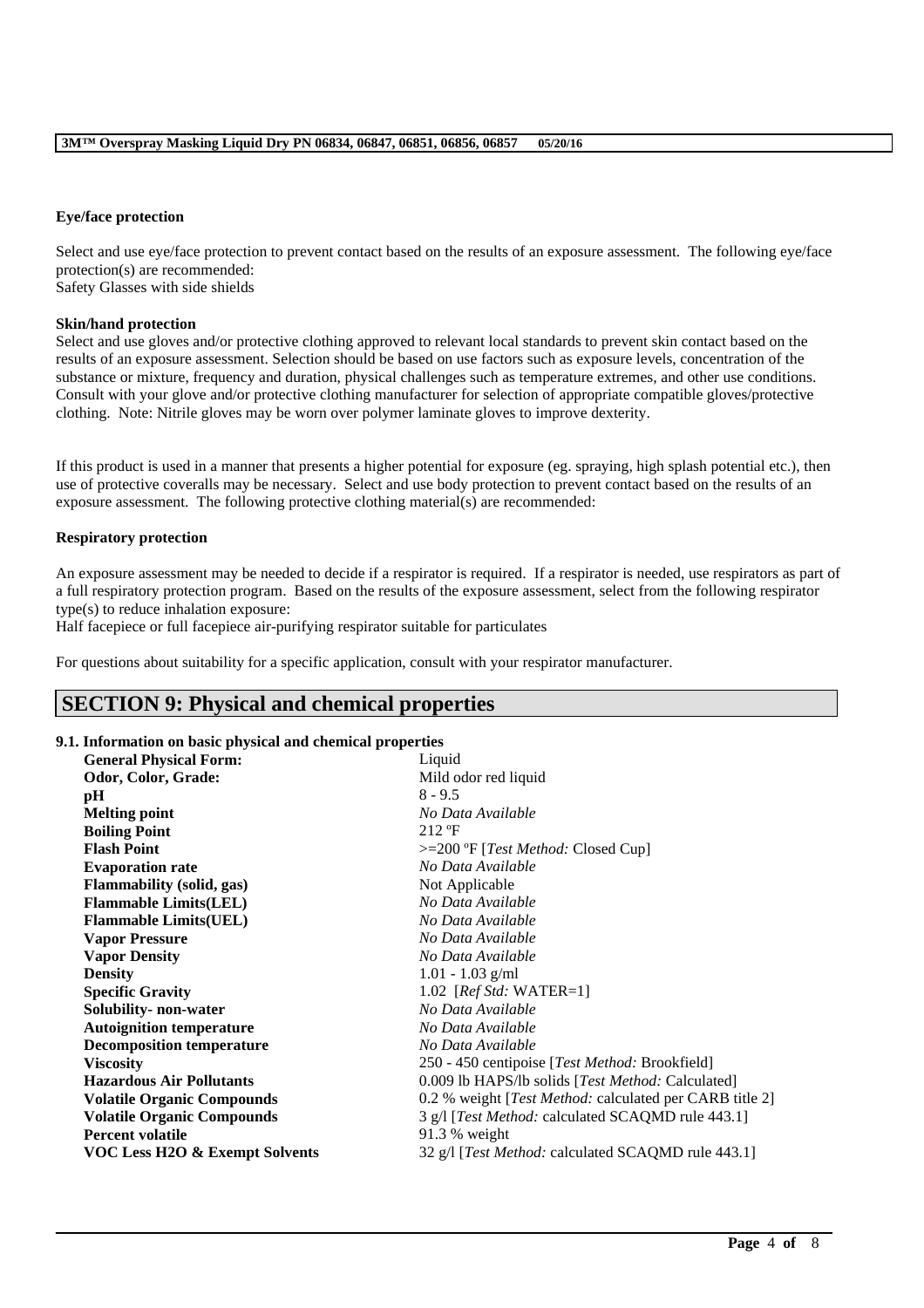# **SECTION 10: Stability and reactivity**

## **10.1. Reactivity**

This material may be reactive with certain agents under certain conditions - see the remaining headings in this section.

# **10.2. Chemical stability**

Stable.

**10.3. Possibility of hazardous reactions** Hazardous polymerization will not occur.

**10.4. Conditions to avoid** Heat

**10.5. Incompatible materials** Strong acids Strong oxidizing agents

# **10.6. Hazardous decomposition products**

**Substance Condition**

None known.

Refer to section 5.2 for hazardous decomposition products during combustion.

# **SECTION 11: Toxicological information**

**The information below may not be consistent with the material classification in Section 2 if specific ingredient classifications are mandated by a competent authority. In addition, toxicological data on ingredients may not be reflected in the material classification and/or the signs and symptoms of exposure, because an ingredient may be present below the threshold for labeling, an ingredient may not be available for exposure, or the data may not be relevant to the material as a whole.**

**11.1. Information on Toxicological effects**

**Signs and Symptoms of Exposure**

## **Based on test data and/or information on the components, this material may produce the following health effects:**

#### **Inhalation:**

Respiratory Tract Irritation: Signs/symptoms may include cough, sneezing, nasal discharge, headache, hoarseness, and nose and throat pain.

#### **Skin Contact:**

Contact with the skin during product use is not expected to result in significant irritation.

## **Eye Contact:**

Contact with the eyes during product use is not expected to result in significant irritation.

#### **Ingestion:**

Gastrointestinal Irritation: Signs/symptoms may include abdominal pain, stomach upset, nausea, vomiting and diarrhea.

## **Toxicological Data**

If a component is disclosed in section 3 but does not appear in a table below, either no data are available for that endpoint or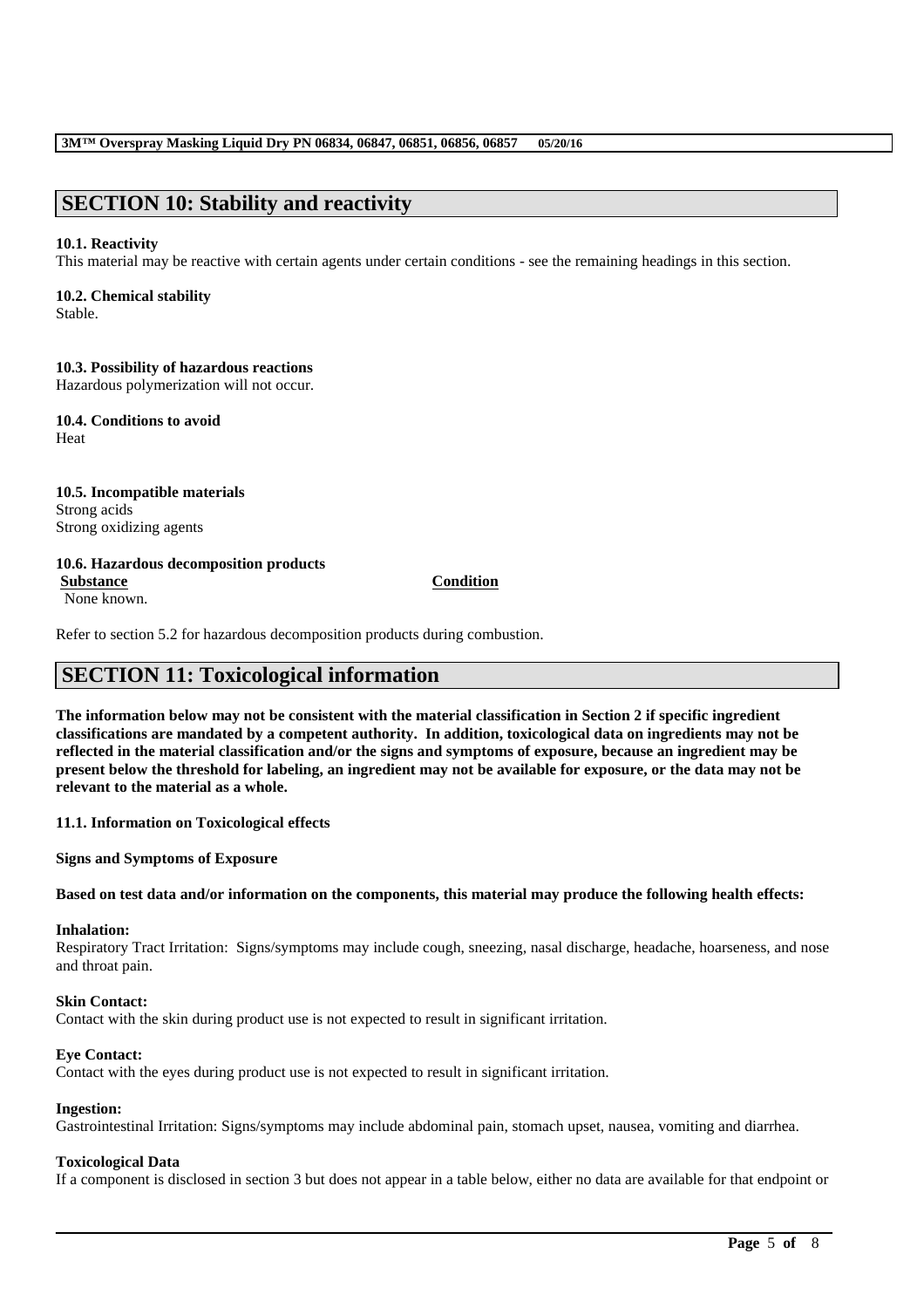### **3M™ Overspray Masking Liquid Dry PN 06834, 06847, 06851, 06856, 06857 05/20/16**

the data are not sufficient for classification.

#### **Acute Toxicity**

| Name               | Koute     | -<br><b>Species</b> | Value                                                                            |
|--------------------|-----------|---------------------|----------------------------------------------------------------------------------|
| Overall<br>product | Ingestion |                     | 5.000<br>$T^*$<br>No<br>∣ mg/kg<br>·data available د<br>calculated<br>- - -<br>- |

 $ATE = acute$  toxicity estimate

### **Skin Corrosion/Irritation**

For the component/components, either no data are currently available or the data are not sufficient for classification.

#### **Serious Eye Damage/Irritation**

For the component/components, either no data are currently available or the data are not sufficient for classification.

#### **Skin Sensitization**

For the component/components, either no data are currently available or the data are not sufficient for classification.

#### **Respiratory Sensitization**

For the component/components, either no data are currently available or the data are not sufficient for classification.

#### **Germ Cell Mutagenicity**

For the component/components, either no data are currently available or the data are not sufficient for classification.

#### **Carcinogenicity**

For the component/components, either no data are currently available or the data are not sufficient for classification.

#### **Reproductive Toxicity**

#### **Reproductive and/or Developmental Effects**

For the component/components, either no data are currently available or the data are not sufficient for classification.

#### **Target Organ(s)**

**Specific Target Organ Toxicity - single exposure** For the component/components, either no data are currently available or the data are not sufficient for classification.

#### **Specific Target Organ Toxicity - repeated exposure**

For the component/components, either no data are currently available or the data are not sufficient for classification.

#### **Aspiration Hazard**

For the component/components, either no data are currently available or the data are not sufficient for classification.

#### **Please contact the address or phone number listed on the first page of the SDS for additional toxicological information on this material and/or its components.**

# **SECTION 12: Ecological information**

#### **Ecotoxicological information**

Please contact the address or phone number listed on the first page of the SDS for additional ecotoxicological information on this material and/or its components.

### **Chemical fate information**

Please contact the address or phone number listed on the first page of the SDS for additional chemical fate information on this material and/or its components.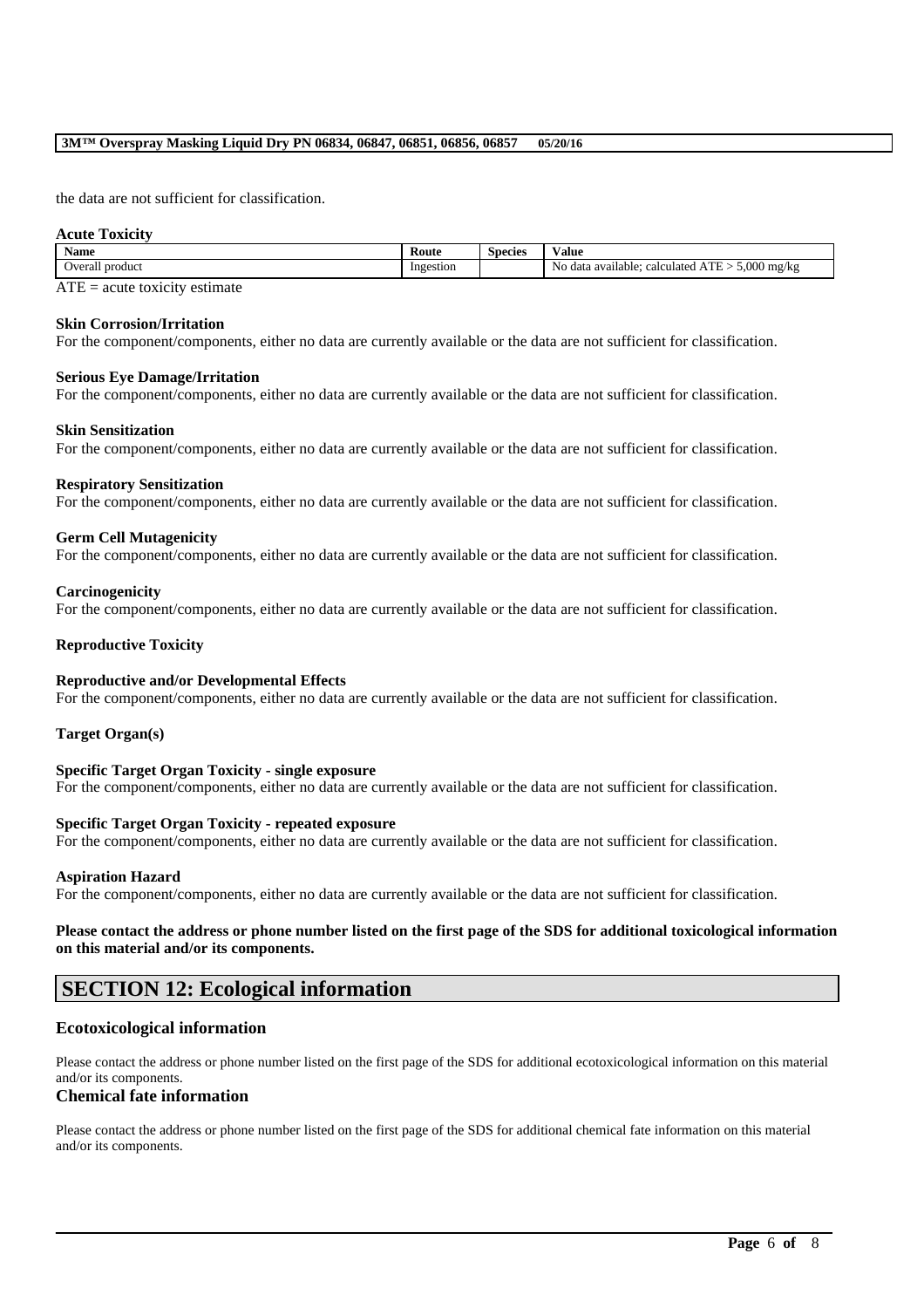# **SECTION 13: Disposal considerations**

# **13.1. Disposal methods**

Dispose of contents/ container in accordance with the local/regional/national/international regulations.

Prior to disposal, consult all applicable authorities and regulations to insure proper classification. As a disposal alternative, Dispose of waste product in a permitted industrial waste facility. As a disposal alternative, incinerate in a permitted waste incineration facility. Proper destruction may require the use of additional fuel during incineration processes. Empty and clean product containers may be disposed as non-hazardous waste. Consult your specific regulations and service providers to determine available options and requirements.

# **SECTION 14: Transport Information**

For Transport Information, please visit http://3M.com/Transportinfo or call 1-800-364-3577 or 651-737-6501.

# **SECTION 15: Regulatory information**

# **15.1. US Federal Regulations**

Contact 3M for more information.

## **311/312 Hazard Categories:**

Fire Hazard - No Pressure Hazard - No Reactivity Hazard - No Immediate Hazard - Yes Delayed Hazard - No

## **15.2. State Regulations**

Contact 3M for more information.

## **15.3. Chemical Inventories**

The components of this product are in compliance with the chemical notification requirements of TSCA.

Contact 3M for more information.

## **15.4. International Regulations**

Contact 3M for more information.

**This SDS has been prepared to meet the U.S. OSHA Hazard Communication Standard, 29 CFR 1910.1200.**

# **SECTION 16: Other information**

# **NFPA Hazard Classification**

**Health:** 2 **Flammability:** 1 **Instability:** 0 **Special Hazards:** None

National Fire Protection Association (NFPA) hazard ratings are designed for use by emergency response personnel to address the hazards that are presented by short-term, acute exposure to a material under conditions of fire, spill, or similar emergencies. Hazard ratings are primarily based on the inherent physical and toxic properties of the material but also include the toxic properties of combustion or decomposition products that are known to be generated in significant quantities.

## **HMIS Hazard Classification**

**Health:** 1 **Flammability:** 1 **Physical Hazard:** 0 **Personal Protection:** X - See PPE section.

Hazardous Material Identification System (HMIS® IV) hazard ratings are designed to inform employees of chemical hazards in the workplace. These ratings are based on the inherent properties of the material under expected conditions of normal use